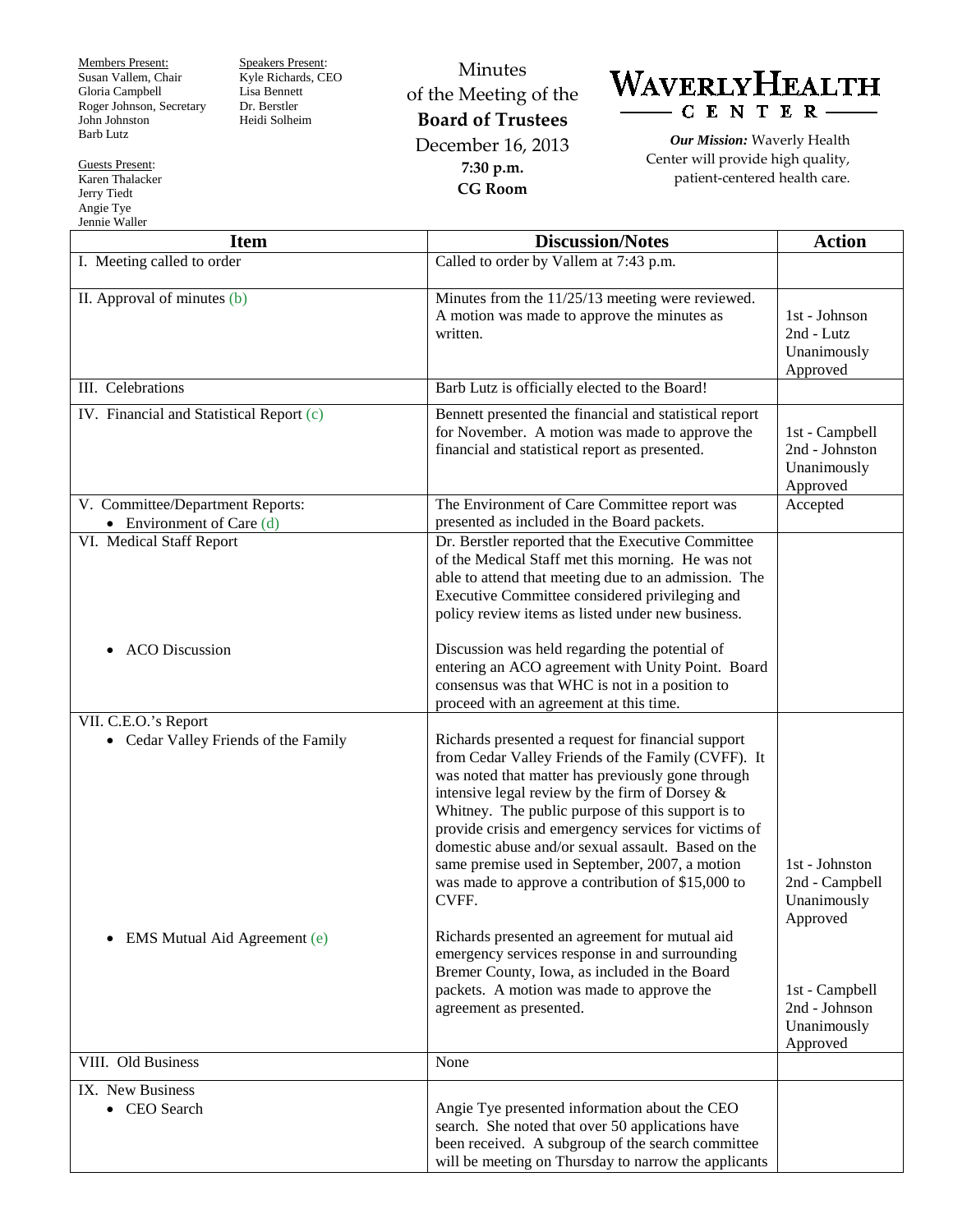|                                                                                                                                                                                                                                                                      | for potential interviews. She reported that we hope<br>to schedule first round interviews in mid January.<br>Tye reported on the interim leadership plan that has<br>been developed.                                                                                                                                                                                                                                                                                                                                                                                    |                                                            |
|----------------------------------------------------------------------------------------------------------------------------------------------------------------------------------------------------------------------------------------------------------------------|-------------------------------------------------------------------------------------------------------------------------------------------------------------------------------------------------------------------------------------------------------------------------------------------------------------------------------------------------------------------------------------------------------------------------------------------------------------------------------------------------------------------------------------------------------------------------|------------------------------------------------------------|
| Legal Services Agreement - Gallagher,<br>Langlas & Gallagher $(f)$                                                                                                                                                                                                   | Richards presented a request to continue our<br>partnership agreement for legal services with<br>Gallagher, Langlas & Gallagher, P.C. (GLG).<br>Discussion was held regarding the value of the<br>services provided. A motion was made to approve<br>continuing the partnership agreement for legal<br>services with GLG at an increased cost of \$49,500<br>for the 2014 calendar year, with \$39,500 being paid<br>now and the \$10,000 being budgeted for and paid in<br>the next fiscal year.                                                                       | 1st - Campbell<br>2nd - Johnson<br>Unanimously<br>Approved |
| • Provisional Appointment to Medical Staff:<br>• LaDawna Myrmo, CNM - Active,<br>Midwifery, WHC<br>Reappointments to Medical Staff:<br>Richard Naylor, DO - Courtesy, Orthopedic<br>Surgery, Covenant<br>• Christy Weber, OPA-C – Courtesy,<br>Orthopedics, Covenant | Privileging items were presented as individually<br>listed at left. All files have been reviewed by the<br>Executive Committee of the Medical Staff. The<br>Executive Committee recommends approval. A<br>motion was made to approve all privileging items as<br>individually considered and recommended by the<br>Executive Committee of the Medical Staff.                                                                                                                                                                                                            | 1st - Johnston<br>2nd - Johnson<br>Unanimously<br>Approved |
| New/Revised Policies & Procedures:<br>$\blacksquare$ Automatic Stop Orders (g)<br>• Individual Treatment Plan/Exercise<br>Prescription for Pulmonary Rehabilitation<br>Patients (h)<br>• Pulmonary Rehabilitation Medical<br>Emergencies (i)                         | The new and revised policies listed at left were<br>presented for review as included in the Board<br>packets. The policies have been reviewed by the<br>Executive Committee of the Medical Staff and are<br>recommended for approval. A motion was made to<br>approve the policies as written.                                                                                                                                                                                                                                                                          | 1st - Johnson<br>2nd - Lutz<br>Unanimously<br>Approved     |
| <b>Finance Committee</b><br>• Capital Request – AlterG Anti-Gravity<br>Treadmill (j)                                                                                                                                                                                 | Bennett reported that the finance committee did not<br>meet this month.<br>Bennett and Solheim presented the capital request for<br>an AlterG Anti-Gravity Treadmill. This equipment<br>will be used in Physical Therapy. Roger Johnson<br>excused himself from the discussion and voting due<br>to a conflict in interest. A motion was made to<br>approve the budgeted capital request for the treadmill<br>at a cost not to exceed \$46,970.                                                                                                                         | 1st - Lutz<br>2nd - Johnston<br>Unanimously<br>Approved    |
| • Charity Care                                                                                                                                                                                                                                                       | There were no applications for charity care.                                                                                                                                                                                                                                                                                                                                                                                                                                                                                                                            |                                                            |
| <b>Planetree Report</b><br>Christophel Clinic Update                                                                                                                                                                                                                 | There was no Planetree report.<br>Solheim presented an update on the Christophel<br>Clinic project noting that the new portion of the<br>clinic should be ready for occupancy 1 month from<br>now. When that move is complete, renovations will<br>begin on the existing portion of the clinic. She<br>reported that they have had minimal use of the<br>contingency funds that were budgeted and they are<br>hopeful that this will continue. She noted that<br>working with Graham Construction as the project<br>manager has helped the project to proceed smoothly. |                                                            |
| CEO Thank You                                                                                                                                                                                                                                                        | The Board expressed gratitude to Kyle Richards for<br>his commitment to our mission and his service to<br>Waverly Health Center.                                                                                                                                                                                                                                                                                                                                                                                                                                        |                                                            |